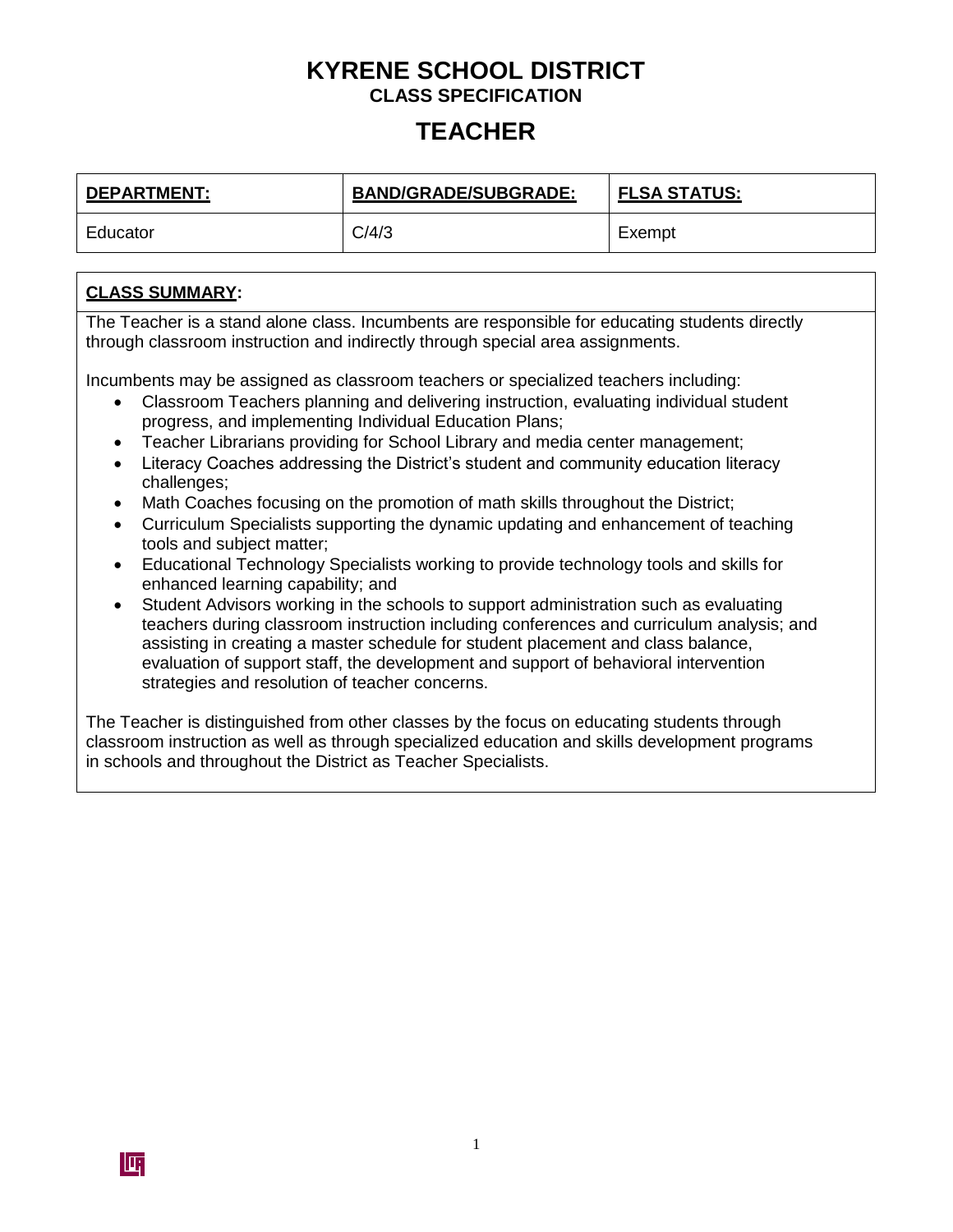# **TEACHER**

| <b>ESSENTIAL DUTIES:</b>                                                                                                                                                                                                                                                                                                                                                                                                                                                                                                                                                                                                                   |                | <b>BAND</b>                   |
|--------------------------------------------------------------------------------------------------------------------------------------------------------------------------------------------------------------------------------------------------------------------------------------------------------------------------------------------------------------------------------------------------------------------------------------------------------------------------------------------------------------------------------------------------------------------------------------------------------------------------------------------|----------------|-------------------------------|
| This class specification represents only the core areas of responsibilities; specific<br>position assignments will vary depending on the needs of the department.                                                                                                                                                                                                                                                                                                                                                                                                                                                                          | <b>OF TIME</b> | <b>GRADE</b><br><b>RATING</b> |
| Based upon assignment, prepares and delivers instruction appropriate to<br>the student population including differentiated curriculum to address<br>learning styles, behavior problems, and students with special needs;<br>determines instruction techniques, strategies, and methods; schedules<br>activities; develops and implements curriculum including determination of<br>instructional resource use and delivery; and/or functions as a Teacher<br>Specialist serving as a dedicated resource for addressing specialized needs<br>in areas such as math, literacy, technology, prevention, curriculum, and<br>library management. | Daily<br>25%   | C/4                           |
| Based upon assignment, develops specialized curriculum across the District<br>and/or plans for differentiated curriculum for and instruction of special needs<br>students across content areas including making adaptations and<br>determining instructional strategies with collaboration of other teachers, sign<br>language and other interpreters, administrators and allied health providers;<br>and writes and modifies curriculum content within the context of both<br>classroom teaching and dedicated services provided by Teacher<br>Specialists.                                                                               | Daily<br>20%   | C/4                           |
| As assigned, develops, reviews, revises and implements Individual<br>Education Plans (I.E.P.s); evaluates student behavior and performance<br>including attendance and other record keeping; supervises students in<br>school settings and provides feedback to parents, counselors,<br>administrators, and health providers; plans and shares curriculum; and<br>designs and delivers in-service training.                                                                                                                                                                                                                                | Daily<br>20%   | C/4                           |
| As assigned, performs clerical duties such as copying, cutting, laminiating,<br>filing, word processing, data entry, and ordering and delivering materials<br>and assists with hygiene needs of students.                                                                                                                                                                                                                                                                                                                                                                                                                                  | Daily<br>5%    | A/1                           |
| As assigned, prepares classrooms and other educational settings for<br>instruction and coaching including creating bulletin boards, storing materials<br>and disassembling and cleaning as necessary; coordinates technology and<br>equipment including troubleshooting problems and cleaning equipment; and<br>prepares brochures and other written material to support program<br>implementation, student learning and/or staff development.                                                                                                                                                                                             | Weekly<br>5%   | B/2                           |
| As assigned, reviews and researches curricula; designs staff development<br>programs; develops and manages budgets and expenditures; and<br>coordinates special peer coaching and mentoring programs.                                                                                                                                                                                                                                                                                                                                                                                                                                      | Weekly<br>5%   | C/4                           |

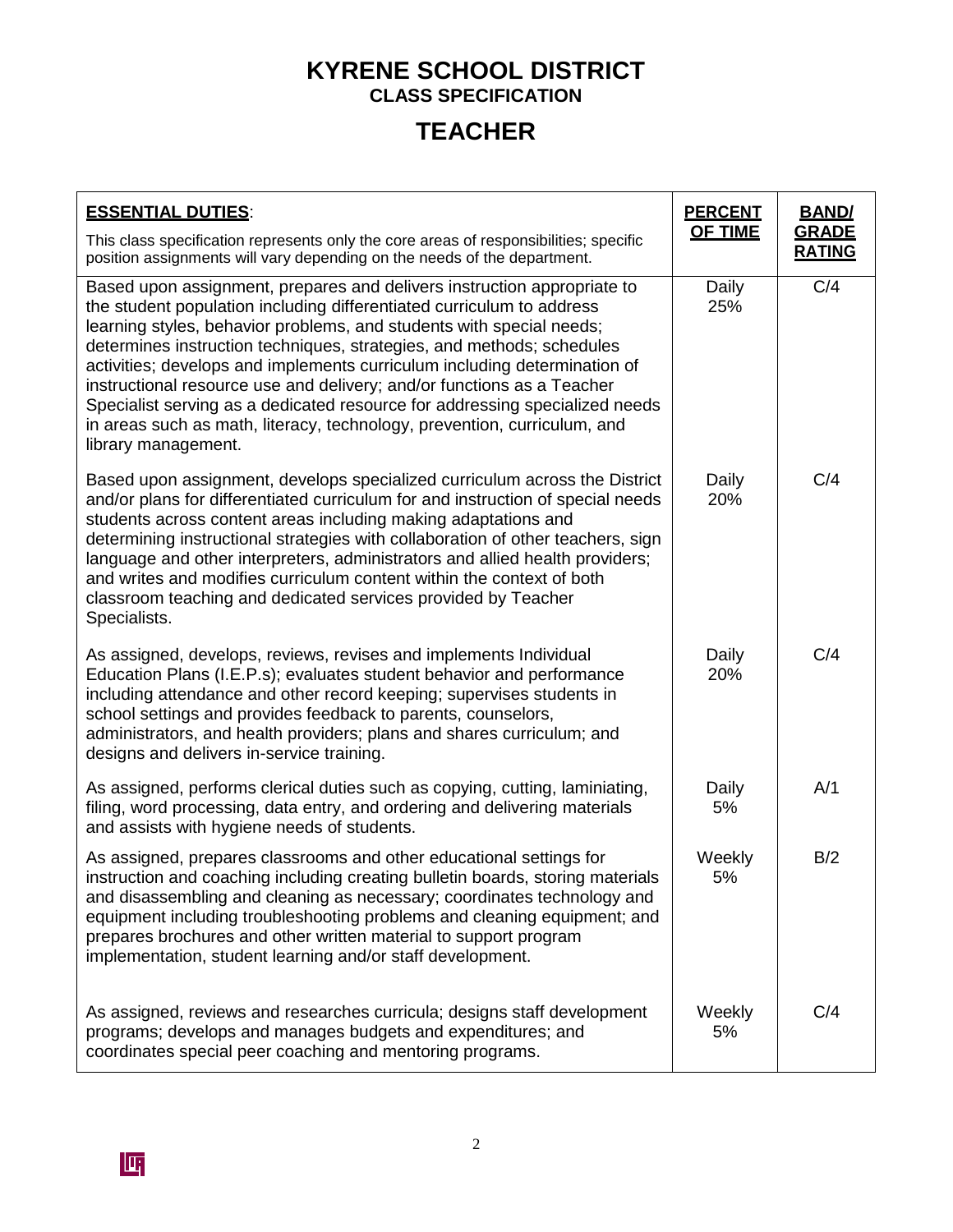## **TEACHER**

| As assigned, participates in school and learning-related extracurricular<br>activities; assists in the review, adoption and maintenance of District<br>materials; trains staff on the use of programs, models, technologies, and<br>other materials; and coordinates career ladder programs and evaluation. | Monthly<br>5%  | C/4 |
|-------------------------------------------------------------------------------------------------------------------------------------------------------------------------------------------------------------------------------------------------------------------------------------------------------------|----------------|-----|
| Performs other duties of a similar nature and level as assigned.                                                                                                                                                                                                                                            | As<br>Required |     |

### **Position Specific Responsibilities:**

Positions assigned as Classroom Teachers are responsible for:

- Planning, developing, and delivering student instruction including oversight of instructional assistance;
- Planning for differentiated instruction of special needs students across content areas;
- Coordinating classroom and related activities and overseeing student behavior and well-being;
- Evaluating student achievement, progress, and performance including grading;
- Developing, revising, and implementing Individual Education Plans (I.E.P.s);
- Documenting and resolving issues related to student behavior problems, misconduct, and attendance;
- Providing and discussing student learning and behavior with parents, counselors, administrators and related providers of learning and care for students.

Positions assigned as Teacher Specialist may be responsible for activities such as:

- Developing staff, curriculum, and special area student skills;
- Planning and implementing specialized curriculum, programs, evaluation methodologies, teaching tools;
- Providing skills development and access to information using technology, media, and other specialized methods of facilitating learning;
- Managing school libraries and related access to reference materials;
- Addressing specialized social, academic, health, and prevention needs of students;
- Serving as specialized teachers in areas of assignment including:
	- o Teacher Librarian
	- o Academic Specialists
	- o Behavior Specialists
	- o Curriculum Specialists
	- o Educational Technology Specialists
	- o Certified Coordinators

IT

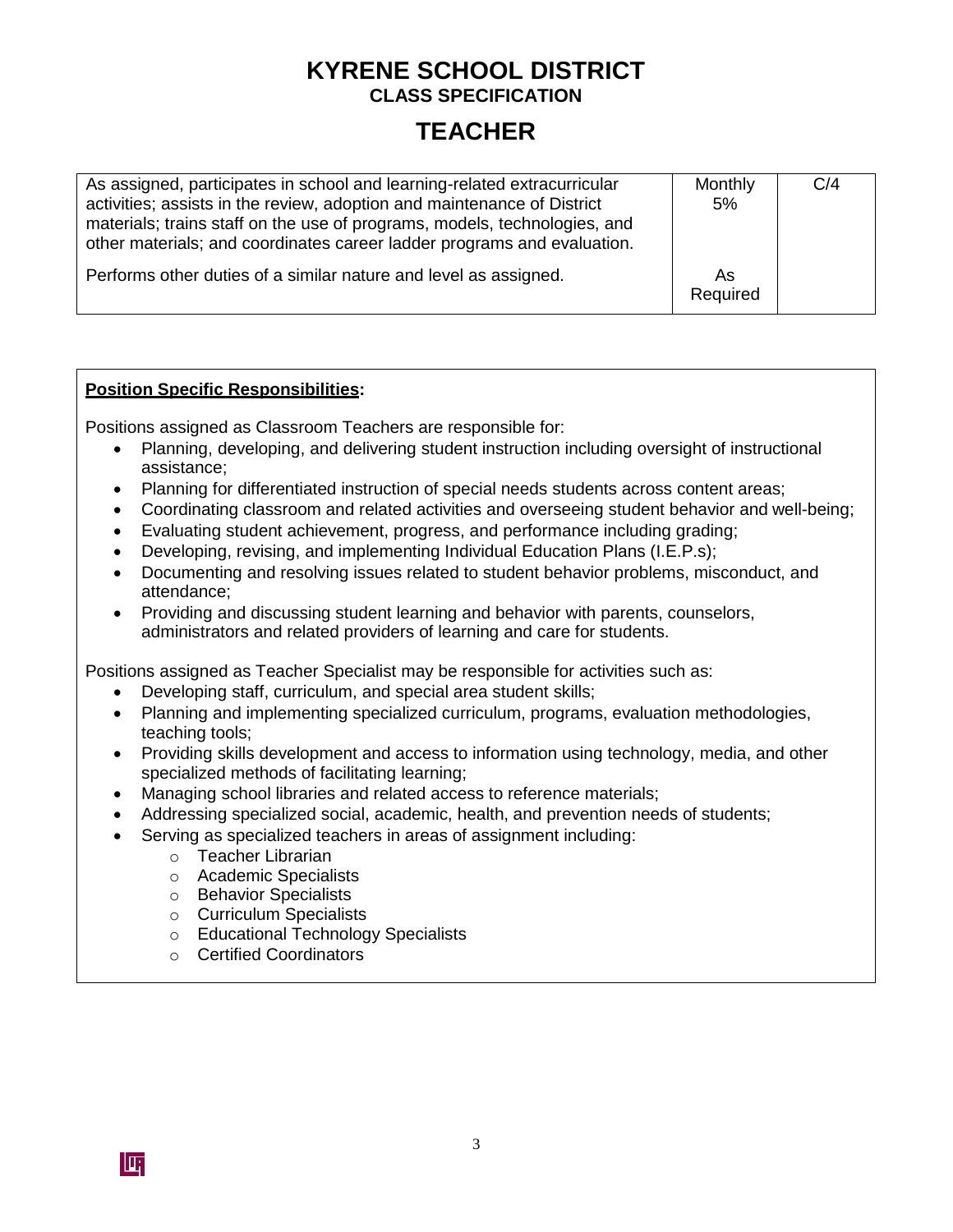## **TEACHER**

### **Training And Experience:**

Bachelor's Degree or post bachelor degree in education is required; based upon assignment, Masters Degree in a specialized area of assignment may be preferred; or, an equivalent combination of education and experience sufficient to successfully perform the essential duties of the job such as those listed above.

### **Licensing/Certification Requirements:**

- AZ Teacher Certification;  $\bullet$
- Certificate with approved area of content may be required depending on assignment;  $\bullet$
- AZ Fingerprint Clearance Card;  $\bullet$
- Compliance with applicable No Child Left Behind "highly qualified" standard within one year;  $\bullet$
- Appropriate endorsements may be required depending on area of instruction;  $\bullet$
- Based upon assignment, library media certification may be preferred.  $\bullet$

#### **Knowledge of:**

- Pertinent federal, state, and local laws, codes, rules, regulations, recommendations, codes, and statutes;
- District policies, procedures, organization structure and school requirements;
- Subject matter expertise in area of assignment;
- Behavior management techniques;
- Teaching principles and practices;
- Individual Education Plans (I.E.P.s) and assessment tools;
- Child development;
- Safety procedures.

### **Skill in:**

- Working under pressure to meet timelines and handling multiple and changing priorities;
- Teaching, designing instructional curriculum and materials and providing educational leadership;
- Managing behavioral problems;
- Communicating effectively, both orally and in writing;
- Customer service and public relations;
- Counseling, conflict resolution and problem solving;
- Interpreting and applying laws, regulations, codes, and policies;
- Use of a variety of computer-based technologies and other equipment; and
- Establishing and maintaining harmonious working relationships with those contacted in the course of work; demonstrating tact, diplomacy and patience.